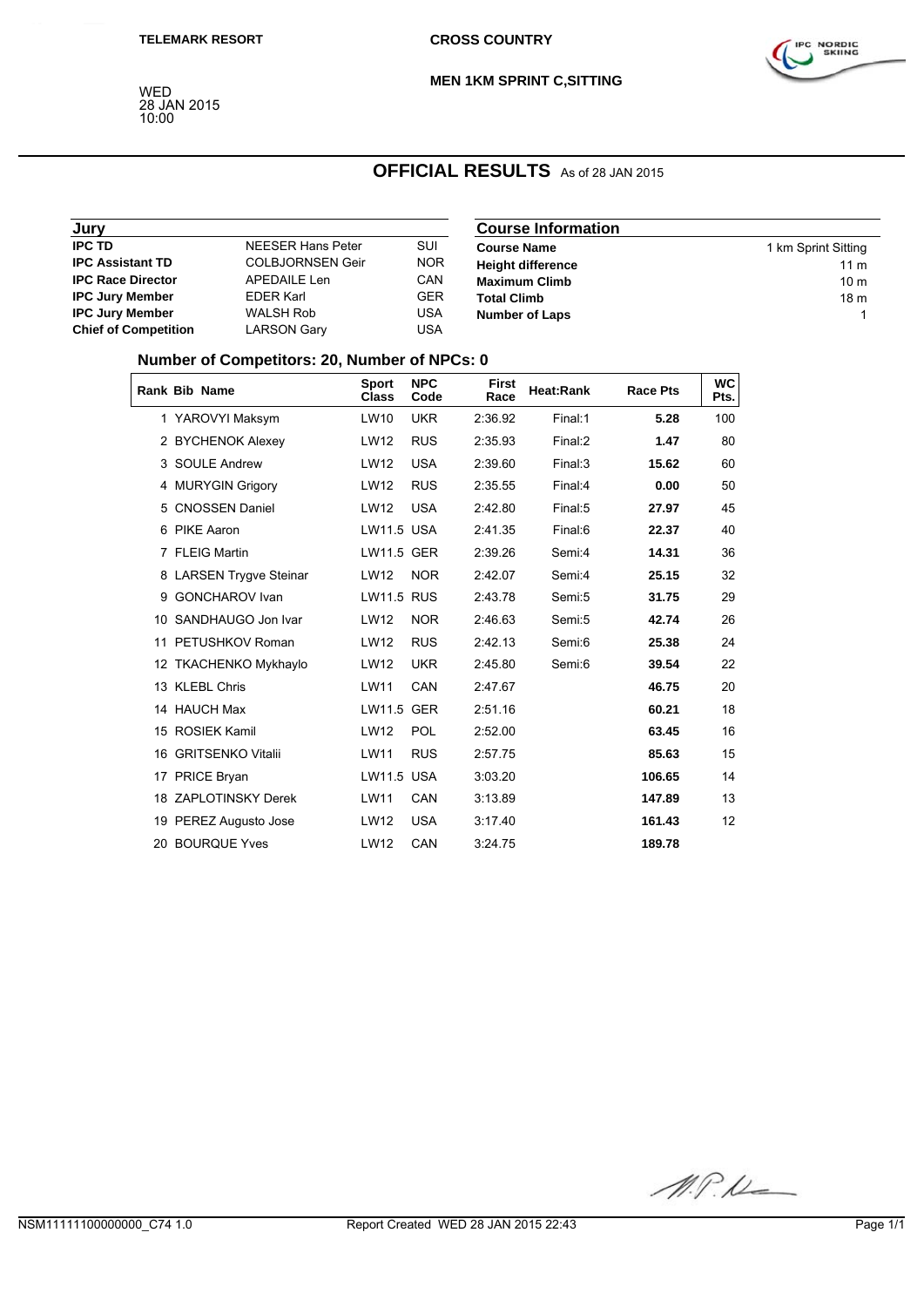WED 28 JAN 2015 10:25



**MEN 1KM SPRINT C,STANDING**

# **OFFICIAL RESULTS** As of 28 JAN 2015

| Jury                        |                          |            | <b>Course Information</b> |                        |
|-----------------------------|--------------------------|------------|---------------------------|------------------------|
| <b>IPC TD</b>               | <b>NEESER Hans Peter</b> | SUI        | <b>Course Name</b>        | 1,2 km Sprint Standing |
| <b>IPC Assistant TD</b>     | COLBJORNSEN Geir         | <b>NOR</b> | <b>Height difference</b>  | 18m                    |
| <b>IPC Race Director</b>    | APEDAILE Len             | <b>CAN</b> | <b>Maximum Climb</b>      | 14 <sub>m</sub>        |
| <b>IPC Jury Member</b>      | <b>EDER Karl</b>         | <b>GER</b> | <b>Total Climb</b>        | 27 <sub>m</sub>        |
| <b>IPC Jury Member</b>      | WALSH Rob                | <b>USA</b> | <b>Number of Laps</b>     |                        |
| <b>Chief of Competition</b> | LARSON Gary              | <b>USA</b> |                           |                        |

### **Number of Competitors: 24, Number of NPCs: 0**

|                    | Rank Bib Name           |                            | <b>Sport</b><br>Class       | <b>NPC</b><br>Code | <b>First</b><br>Race | <b>Heat:Rank</b> | <b>Race Pts</b> | <b>WC</b><br>Pts. |
|--------------------|-------------------------|----------------------------|-----------------------------|--------------------|----------------------|------------------|-----------------|-------------------|
|                    |                         | 1 LEKOMTCEV Vladislav      | LW <sub>6</sub>             | <b>RUS</b>         | 2:54.97              | Final:1          | 0.00            | 100               |
|                    | 2 DAVIET Benjamin       |                            | LW <sub>2</sub>             | <b>FRA</b>         | 2:59.11              | Final:2          | 14.20           | 80                |
|                    |                         | 3 MINNEGULOV Rushan        | LW8                         | <b>RUS</b>         | 3:07.44              | Final:3          | 42.76           | 60                |
|                    | 4 LAPKIN Sergey         |                            | LW4                         | <b>RUS</b>         | 3:03.87              | Final:4          | 30.52           | 50                |
|                    | 5 KODLOZEROV Ivan       |                            | LW8                         | <b>RUS</b>         | 3:08.75              | Final:5          | 47.25           | 45                |
|                    | 6 REPTYUKH Ihor         |                            | LW8                         | <b>UKR</b>         | 3:08.69              | Final:6          | 47.05           | 40                |
|                    | 7 TUOMISTO Ilkka        |                            | LW8                         | <b>FIN</b>         | 3:13.00              | Semi:4           | 61.83           | 36                |
|                    |                         | 8 IAREMCHUK Aleksandr      | LW <sub>6</sub>             | <b>RUS</b>         | 3:15.98              | Semi:4           | 72.05           | 32                |
|                    | 9 OLSRUD Hakon          |                            | LW8                         | <b>NOR</b>         | 3:15.72              | Semi:5           | 71.16           | 29                |
|                    | 10 PILCH Janusz         |                            | LW4                         | POL                | 3:19.45              | Semi:5           | 83.95           | 26                |
|                    | 11 PRONKOV Aleksandr    |                            | LW5/7                       | <b>RUS</b>         | 3:16.68              | Semi:6           | 74.45           | 24                |
|                    | 12 UHLIG Tino           |                            | LW8                         | <b>GER</b>         | 3:20.31              | Semi:6           | 86.89           | 22                |
|                    | 13 KONONOV Vladimir     |                            | LW5/7                       | <b>RUS</b>         | 3:27.79              |                  | 112.55          | 20                |
|                    | 14 KARACHURIN Azat      |                            | LW5/7                       | <b>RUS</b>         | 3:28.55              |                  | 115.15          | 18                |
|                    | 15 BATMUNKH Ganbold     |                            | LW <sub>6</sub>             | <b>MGL</b>         | 3:35.08              |                  | 137.54          | 16                |
| 16 KCHENG Shishuai |                         | ÁL WÎ Á <del>W W</del> ÔHN |                             |                    |                      |                  | 15              |                   |
|                    | 17 SKUPIEN Witold       |                            | LW5/7                       | POL                | 3:39.50              |                  | 152.70          | 14                |
|                    | 18 <del>ÁT</del> IAN Ye |                            |                             |                    | 3:46.02              |                  | 175.06          | 13                |
|                    | 19 KURZ Michael         |                            | LW9                         | <b>AUT</b>         | 3:47.99              |                  | 181.81          |                   |
|                    | 20 IWAMOTO Keigo        |                            | LW <sub>3</sub>             | <b>JPN</b>         | 3:55.86              |                  | 208.80          |                   |
|                    | 21ADU Haitao            |                            | ÁLW5/ÏÁWAÔHN                |                    | H56.45               |                  | 210.82          |                   |
|                    | 22 KZOU Dexin           |                            | ÁL WÎ Á <del>W</del> W KÔHN |                    | <b>AXXXS:57.04</b>   |                  | 212.85          |                   |
|                    | 23ÁLIU Jianhui          |                            | ÁLW8                        | <b>CHN</b>         | 4:02.05              |                  | 230.03          |                   |
|                    | 24 BERMEJO Omal         |                            | LW6                         | <b>USA</b>         | 4:03.95              |                  | 236.54          |                   |

M.P.M